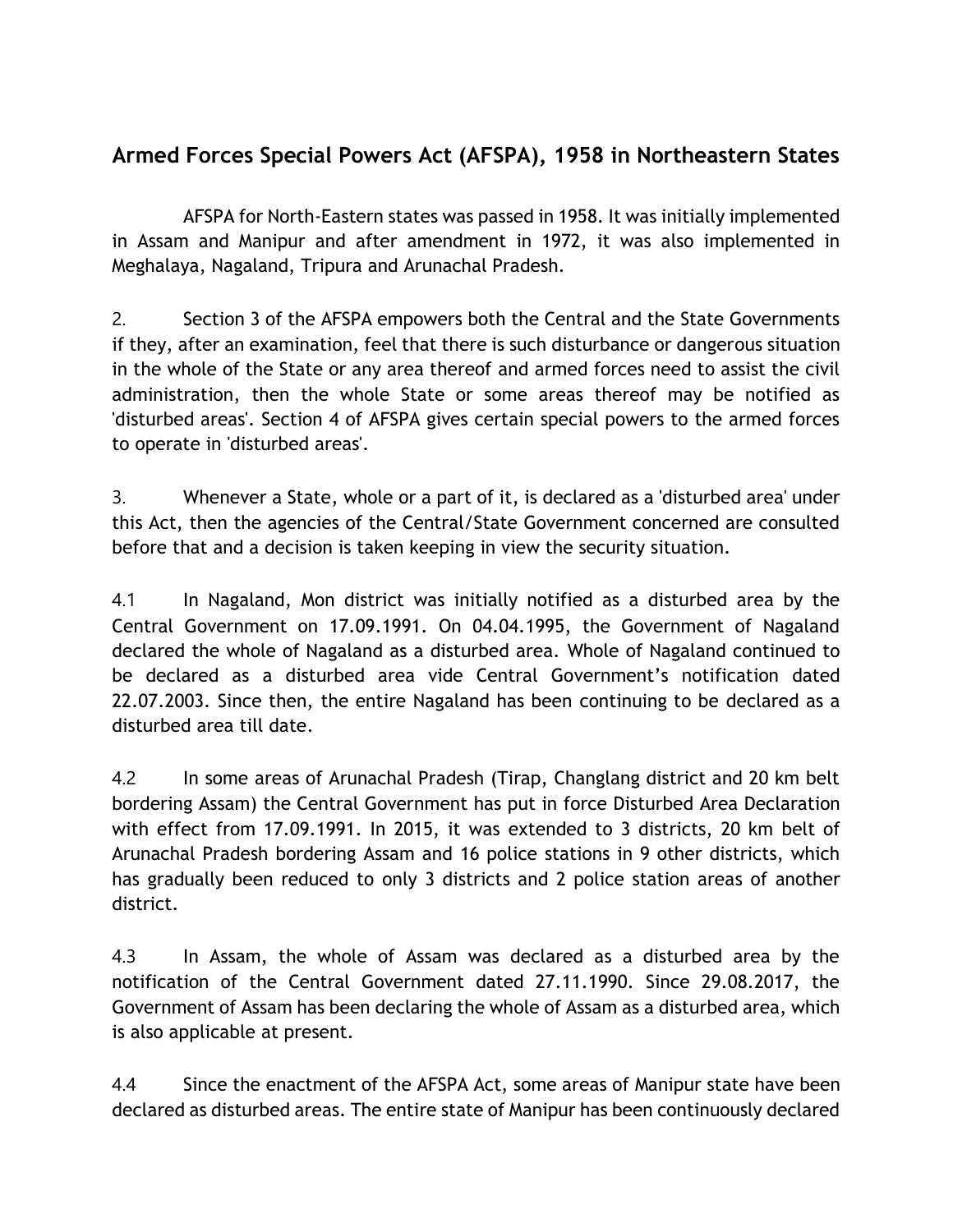as a disturbed area since 1999, out of which the Imphal Municipality area was removed with effect from 2004, which is still in force.

4.5 Due to the continuous improvement in the security situation (post 2014) in the North-East states, the disturbed area declaration from Meghalaya has been withdrawn in March, 2018. Similarly, it has been withdrawn from Tripura in May 2015. It has never been put in force in Mizoram.

5. Based on the above, at present the disturbed area notification under AFSPA is applicable in the following four states (as on 31.03.2022):

> (a) Declared the entire State of Nagaland as 'disturbed area' for six months with effect from 30.12.2021 in accordance with the Central Government notification dated 30.12.2021;

> (b) in accordance with the Central Government notification dated 01.10.2021, three districts of Arunachal Pradesh namely Tirap, Changlang, Langding and two police stations of Namsai and Mahadevpur in Namsai district have been declared as 'disturbed areas' for six months with effect from 01.10.2021;

> (c) Declaring the entire State of Assam as a 'disturbed area' for six months with effect from 28.02.2022 in accordance with the Government of Assam notification dated 28.02.2022; And

> (e) Declared the entire Manipur State (except Imphal Municipal Area) as 'disturbed area' for one year with effect from 01.12.2021 as per the Manipur State Notification dated 08.12.2021.

6.1 In view of the continuous improvement in the security situation of the North-East States, the Disturbed Area Declaration under AFSPA is reviewed from time to time in the Ministry of Home Affairs. On 23.09.2021, the Union Home Secretary reviewed the disturbed areas under AFSPA in all the North-Eastern States. On 26.12.2021, after the approval of the Union Home Minister, a committee was formed to review the disturbed area in Nagaland. On 07.03.2022, after the approval of the Union Home Minister, the Home Secretary again wrote a letter to the Chief Secretaries of Nagaland, Arunachal Pradesh, Assam and Manipur, asked all the four State Governments, keeping in view the security situation, their views on the need to continue the disturbed areas declaration.